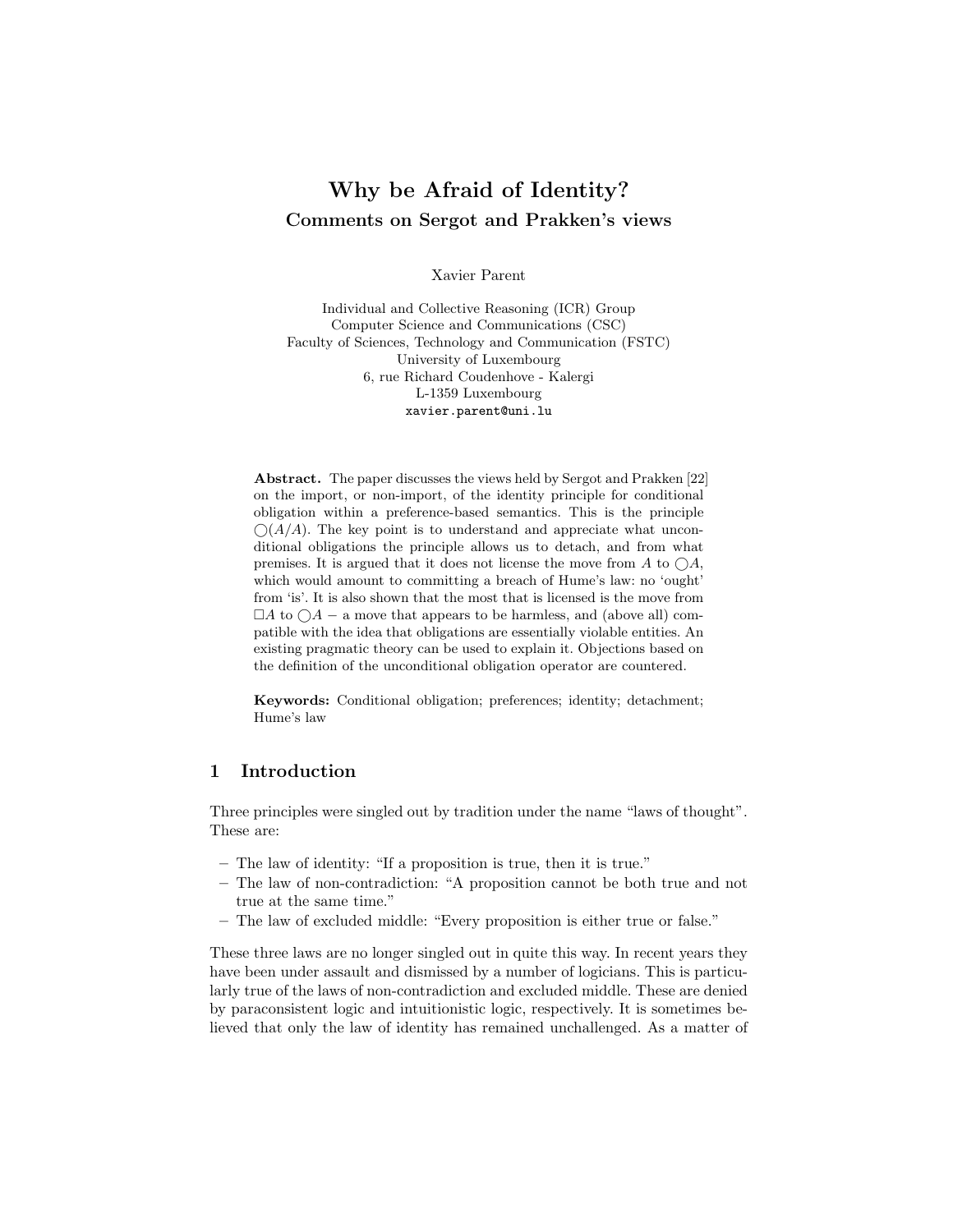facts, it has also come under criticism for not being suitable for dealing with causal relationship (see, e.g., Shoham [24, p. 218]).

This paper focuses on another area where the desirability of the principle of identity has been discussed. It is the area of deontic logic, which deals with obligations and permissions. The fact that identity has been an issue there is less known. Expressed in terms of conditional obligation, the identity principle is the law  $\bigcirc (A/A)$ . This is usually read as "If A is the case, then it is obligatory that A". It would look strange to have it in the logic. Some well-known systems do have it, and there are deontic logicians who have been worried by this. A quite interesting defense of the view that the worry is misconceived is offered by Sergot and his co-author Prakken in [22]. In this paper I wish to explain how I understand their suggestion, and discuss their view. The point they make may seem a rather small one, but I think it is a valuable one, and I have not seen it discussed in any depth in the deontic logic literature.

This paper is organized as follows. Section 2 provides the necessary background for the discussion. Section 3 explains Sergot and Prakken's argument. Section 4 discusses two series of objections that may be raised in relation to it. Section 5 concludes.

# 2 Background

First, some background is necessary. I shall start by explaining how the above problem arose for Sergot & Prakken. Lurking in the background there is the Hansson/Lewis preference-based semantics for dyadic deontic logic ([13, 16]). It emerged in the early 70s as one of the most suitable tools for dealing with norm violation and contrary-to-duties  $(CTDs)$ ,<sup>1</sup> and nowadays it seems to remain very popular, especially amongst philosophers. The key idea is to interpret "It ought to be that B given  $A^{\prime\prime}$  –  $\bigcirc (B/A)$  – as true if and only if the best A-worlds are all B-worlds. In their [22], Sergot and Prakken convincingly show that the Hansson/Lewis semantics must be extended in order to give a more fine-grained analysis of CTDs structures. I will not go into the details of their proposal. For present purposes, I just wish to point out that their extension is a conservative one, in the sense that most, if not all, of the formulas that are validated under the the original account remain so under the extended one. Amongst them is the identity principle. It holds, because the best A-worlds are all A-worlds. Its counting as a law under the Hansson/Lewis account was reckoned very early. This has often been used even as an objection against the account (see, e.g. [2, p.95]). To make their approach to CTDs viable, Sergot and Prakken need to counter the objection.

There is a more general issue at stake here. It is the question of whether deontic logic is a viable tool for modeling normative multi-agent systems. I can-

<sup>&</sup>lt;sup>1</sup> A contrary-to-duty obligation says what should be done if another (primary) obligation is violated. Hereinafter I will on some occasions use the term "according-toduty" (ATD, for short) to refer a conditional obligation that tells us what should be done if another obligation is fulfilled.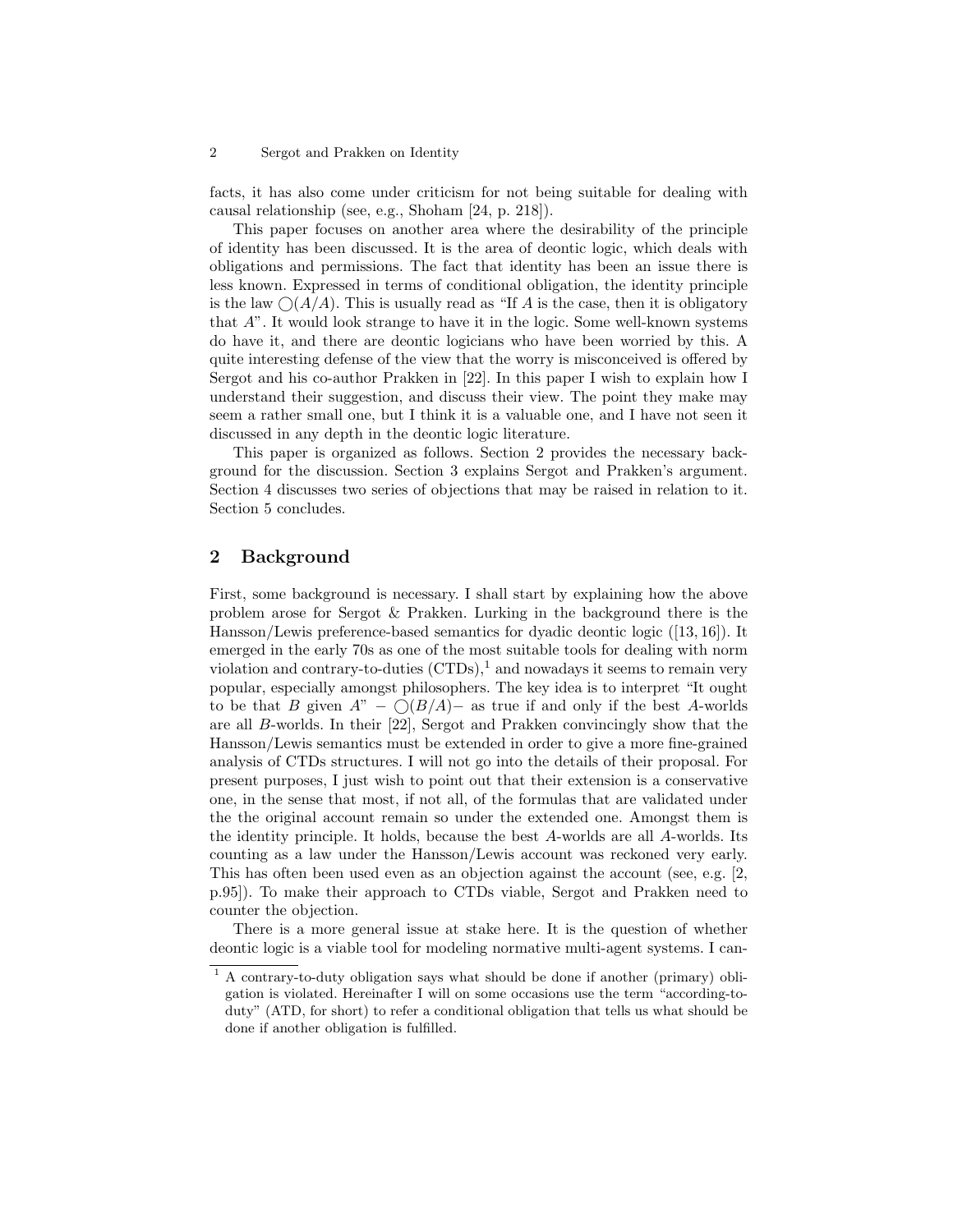not more agree with Sergot when he makes the point that "agent interactions generally can best be regulated and described by the use of norms" [23, p.1]. Norms provide a means for increasing coordination amongst agents. Furthermore, it would be a mistake to assume that agents always behave the way they should. Thus, the possibility of norm violation must be kept open. By clearing the charge leveled against the Hansson/Lewis account, they provide further evidence that deontic logic has a potentially useful role to play in the study of normative multi-agent systems.

To make this paper self-contained, I briefly recall the semantics of so-called dyadic deontic logic. Formulas of the form  $\bigcirc(B/A)$  are interpreted in models of the form  $M = (W, \succeq, \iota)$  where

- $W$  is a set of possible worlds  $w, w', ...$
- $\succeq \subseteq W \times W$  is a pre-order, i.e. it is a reflexive and transitive relation on W;  $w \succeq w'$  can be read as "w is at least as good as w'"
- $\iota$  is a function which assigns to each propositional letter p in Prop a subset of W; intuitively  $\iota(p)$  is the set of worlds where p is true

Let  $[A]_M$  denote the truth-set of A in M, i.e. the set of worlds in M at which  $A$  is true. I will omit the subscript  $M$  when it is clear which model is intended. Let  $\max_{\succ}([A])$  denote the set

$$
\{w \in [A]_M \mid \forall w'(w' \in [A]_M \& w' \succeq w) \rightarrow w \succeq w'\}
$$

Intuitively  $\max_{\geq}([A])$  is understood to be the set of best A-worlds.<sup>2</sup> The truthconditions for the dyadic obligation operator read:

$$
(1) M, w \models \bigcirc (B/A) \Leftrightarrow \max_{\succeq} ([A]) \subseteq [B]_M
$$

According to (1), world w in model M satisfies the obligation "B should be the case if A is the case",  $M, w \models \bigcirc (B/A)$ , whenever in the best worlds, where A holds, B holds too.  $\bigcap A$  is taken to be equivalent to  $\bigcap (A/\top)$  – where  $\top$  is a tautology.

The validity of the identity principle follows from the definitions being used. We have  $\max_{\succ}([A]) \subseteq [A]$ . Usually authors take for granted that the validity of  $\bigcap (A/A)$  is counter-intuitive, and take pain to explain how they think it can be blocked. Sergot and Prakken should be given credit for raising the problem of whether it should be blocked in the first place. This is a preliminary issue, which must be clarified first. Furthermore, there are grounds to believe that some of the proposed solutions just do not work. I am referring to the solutions based on time. For instance, Makinson [17] suggested making the futurity dimension explicit in the formalism. In my [20] I already explained why the proposal is not convincing. A related, albeit distinct, approach has been taken by both Spohn  $[26, p.250]$  and Alchourrón  $[2, p.95]$ . One might refer to it as the "time lag" idea.

 $2$  The set of best A-worlds is usually assumed to be non-empty whenever A is consistent. This is known as the "limit assumption". Such an assumption is not germane to my purposes, and thus I will ignore it.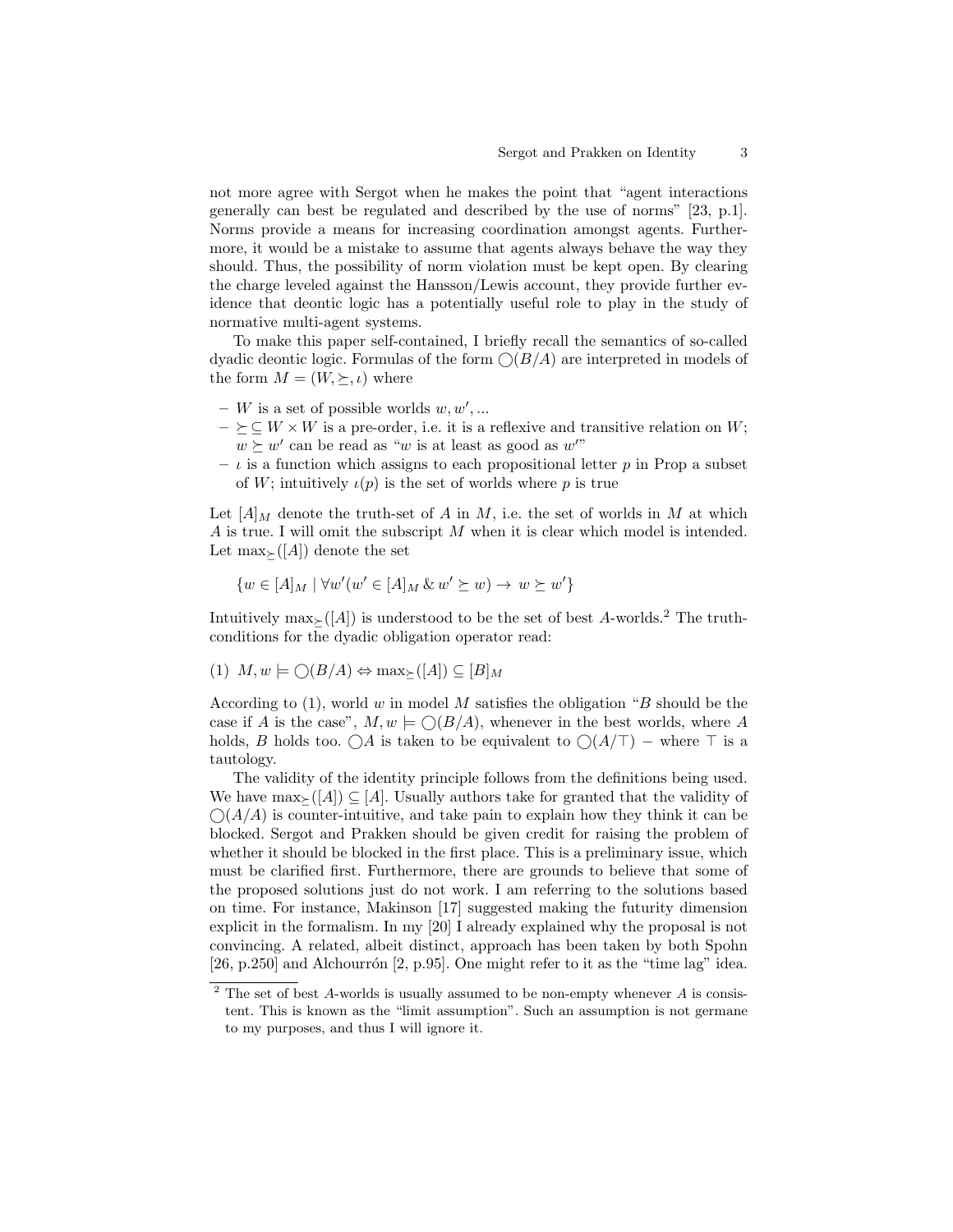The key point is to require that the condition of a conditional obligation should occur before the obligatory formula. Incidentally a somewhat similar idea has been put forth in the context of the analysis of CTDs. In [21, p. 92] and [22, p. 244] Sergot and Prakken (rightly, in my view) object that there are obligations whose consequent occurs at the same time as its antecedent. These are quite common, and thus a logic implementing the requirement would be very limited in scope.

It may be objected that conditional obligations of which antecedent and consequent refer to the same time can still be reincorporated in the logic, by formalizing them as (unconditional) obligations of a disjunction. One of Sergot and Prakken's favorite examples involves the following two norms: there must be no fence; if there is a fence, it must be white. Under this proposal, the first (or primary) obligation would be rendered as the (unconditional) obligation that there is no fence,  $\bigcirc$  -f, and the second obligation would be rendered as the (unconditional) obligation that either there is no fence or it is white,  $\bigcirc(\neg f\vee w)$ . A drawback of the proposal (and I think a good reason for not pursuing it further) is that the contrary-to-duty obligation follows logically from the corresponding primary obligation. If the best worlds are all  $\neg f$ -worlds, then a fortiori they are all  $\neg f \lor w$ -worlds.

There is an inference pattern that takes center stage in their discussion of the import of the identity principle. It is the rule of factual detachment

$$
(FD) \frac{\bigcirc (B/A)}{\bigcirc B} \qquad A
$$

The reader needs to appreciate fully the importance of this rule (and related ones) for deontic reasoning. If one does not, one might fail to get their point. Most systems of deontic logic have this law, perhaps in a qualified form. There are two good reasons for this.

First, a logic that does not allow "deconditionalization" is, I think, of little practical use. I cannot more agree with van Eck when he asks: " How can we take seriously a conditional obligation if it cannot, by way of detachment, lead to an unconditional obligation?" [7, p.263]. Obligations and permissions are contextual and vary based on the setting. Consequently, a norm always takes the form of a conditional statement. However, in the notation  $\bigcirc (B/A)$ , the antecedent A has the nature of a hypothesis, which needs to be discharged for the obligation to apply. Thus, a deontic logic that does not allow detachment will never lead to an action, because the agent will never detach any conclusion about what is obligatory, and act according to what he believes to be the best.

Second, some philosophers like [4] think (rightly, in our view) that the disposition to reason according to detachment is constitutive of the possession of the concept of conditional, and thus of the concept of norm. The idea is that, if someone says "if A then obligatorily  $B$ ", and if he truly means it, then he commits himself to detaching the (unconditional) obligation of  $B$  given  $A$ . If he refuses to acknowledge that he is justified in employing detachment, this will be good evidence that he fails to understand what is meant by "if ... then".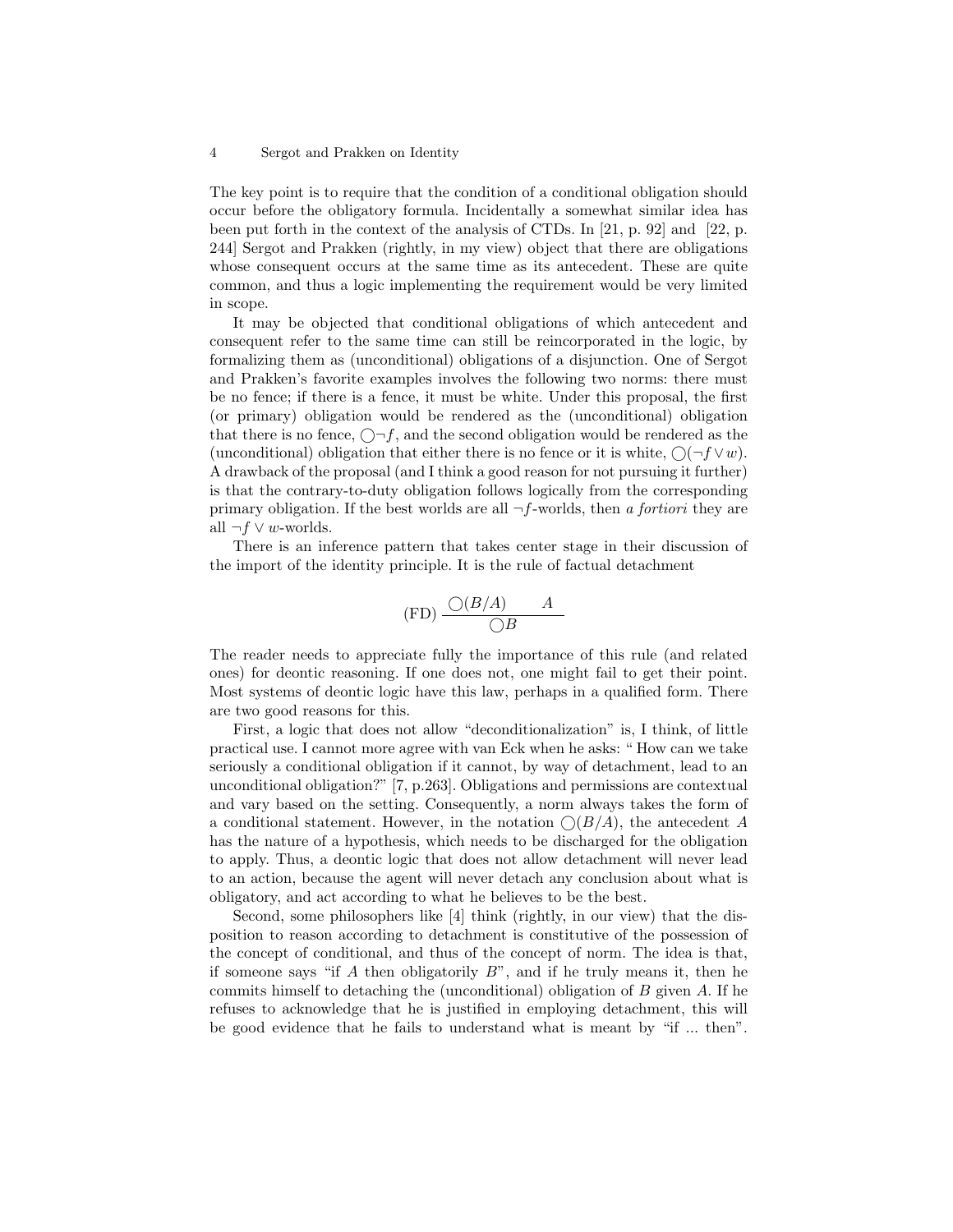Accepting detachment and acquiring an implication are simply two sides of the same coin.

## 3 Sergot and Prakken's argument

Now I can get back to Sergot and Prakken's argument. The reason why the validity of  $\bigcirc (A/A)$  may look counter-intuitive is that the law converts any fact into an obligation. There are two things that make it look like counter-intuitive. For one, the law applies to any state of affairs A. For another, it exhibits a category error, since it moves from an "is" statement to an "ought" statement. This violates what is usually referred to as Hume's law, which states that you can not derive an "ought" from an "is".<sup>3</sup> There is widespread agreement amongst philosophers that such a move is not possible.

Still, Sergot and Prakken give us to understand that this is all right. Following one of Hansson's suggestions, they argue that

(i) the validity of  $\bigcirc$  (*A*/*A*) is not paradoxical

if we assume that

(ii) the antecedent of any conditional obligation describes some "settled" (fixed) situation.

Here, the notion of settledness is captured by means of some alethic S5 modal operator  $\Box$ , and it must be understood in an objective sense. The evaluation rule for it is standard:  $\Box A$  holds at world x if A holds in all the possible worlds. They do not say much by way of further characterization of 'objectively' necessary, except that they want to distinguish it from settledness in a subjective sense, "such as when an agent decides to regard it as settled for him that [this-or-that will be the case]" [22, p. 241].

One might justify (ii) by contrasting the factual detachment rule alluded to earlier with its variant called "strong factual detachment":

(FD) 
$$
\frac{\bigcirc(B/A)}{\bigcirc B}
$$
 (SFD)  $\frac{\bigcirc(B/A)}{\bigcirc B}$   $\square A$ 

It turns out that, of these two inference patterns, only the second holds in the Hansson/Lewis semantics. In this respect, (ii) can be taken to mean

(iii) an agent cannot detach any conclusion about what is obligatory − and act according to what he believes to be the best, unless he believes the antecedent to be settled as true.

If we assume (ii) in the sense given by (iii), then it becomes natural to explain (i) as follows. Substituting A for B in (SFD), and invoking the validity of  $\bigcap (A/A)$ , we immediately get :

 $^3$  The law is so named, because it was originally phrased by Scottish philosopher David Hume [14].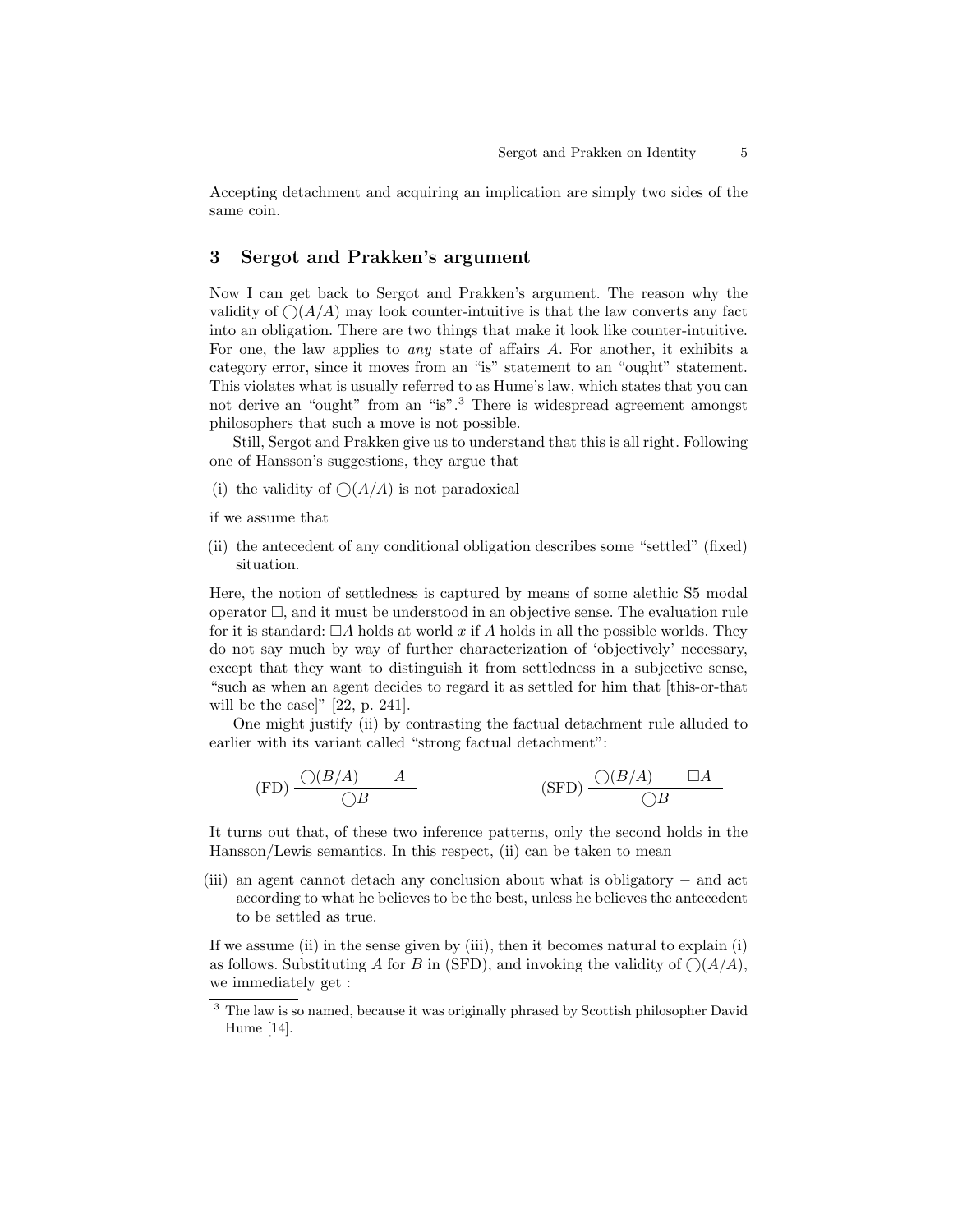$$
(\star)\ \frac{\Box A}{\bigcirc A}
$$

Since (FD) fails, we do not have:

$$
(\#) \; \frac{A}{\bigcirc A}
$$

A logic that allows  $(\#)$  as a rule of inference can be described as committing a breach of Hume's law. For  $(\#)$  enables us to derive an "ought"-conclusion from any "is"-premise.  $\bigcirc (A/A)$  has this import only in the case of unalterable facts. A natural reaction is to regard this as harmless: in the context of  $\Box A$ ,  $\bigcirc A$  is redundant, and has no import. That is how I understand Prakken and Sergot's line of defense, when they write:

" $\bigcirc$ (A/A) says only that A holds in all of the best accessible A-worlds, which is no more (or less) unacceptable than the validity of  $\bigcap$  in standard deontic logic ... if the context is objectively settled, then the truth of A is unalterable ; again there seems nothing particularly odd about saying that what is unalterably true is also obligatory".<sup>4</sup> [22, p. 245]

A tautologically true state-of-affair is the prototype of an unchangeable fact; hence the analogy with the validity of  $\bigcirc$  in standard deontic logic. Unlike them, I would not claim that there is nothing odd about saying that what is unalterably true is also obligatory. Rather, I would concede that you may have an opinion that there is some oddity in saying it. But what I think makes the oddity acceptable is that it is of pragmatic character, not of semantic character.

### 4 Assessing the argument

This section discusses two series of objections to Sergot & Prakken's argument.

#### 4.1 First series of objections

The first series of objections centers around the rules (SFD) and  $(\star)$ . In an attempt to clear the charge leveled against the identity principle, Prakken and Sergot argue that the most that comes from it is the law  $(\star)$ . The strategy succeeds only if we accept (SFD). Non-monotonic researchers might find this inference pattern somewhat "unusual". What they are used to is the defeasible variant of modus ponens. It warrants the inference from "A" and "If A then  $B$ " to " $B$ " in the absence of information to the contrary only, and thus the inference rule is defeasible. This is useful to handle exceptions. The conditional "if  $A$  then  $B$ " is here modified by the qualifier "normally". However, it should

<sup>4</sup> The first formula in the quotation has been adapted to the notational convention used here. I use the notation  $\bigcirc(B/A)$  where they use  $\bigcirc[A]B$ .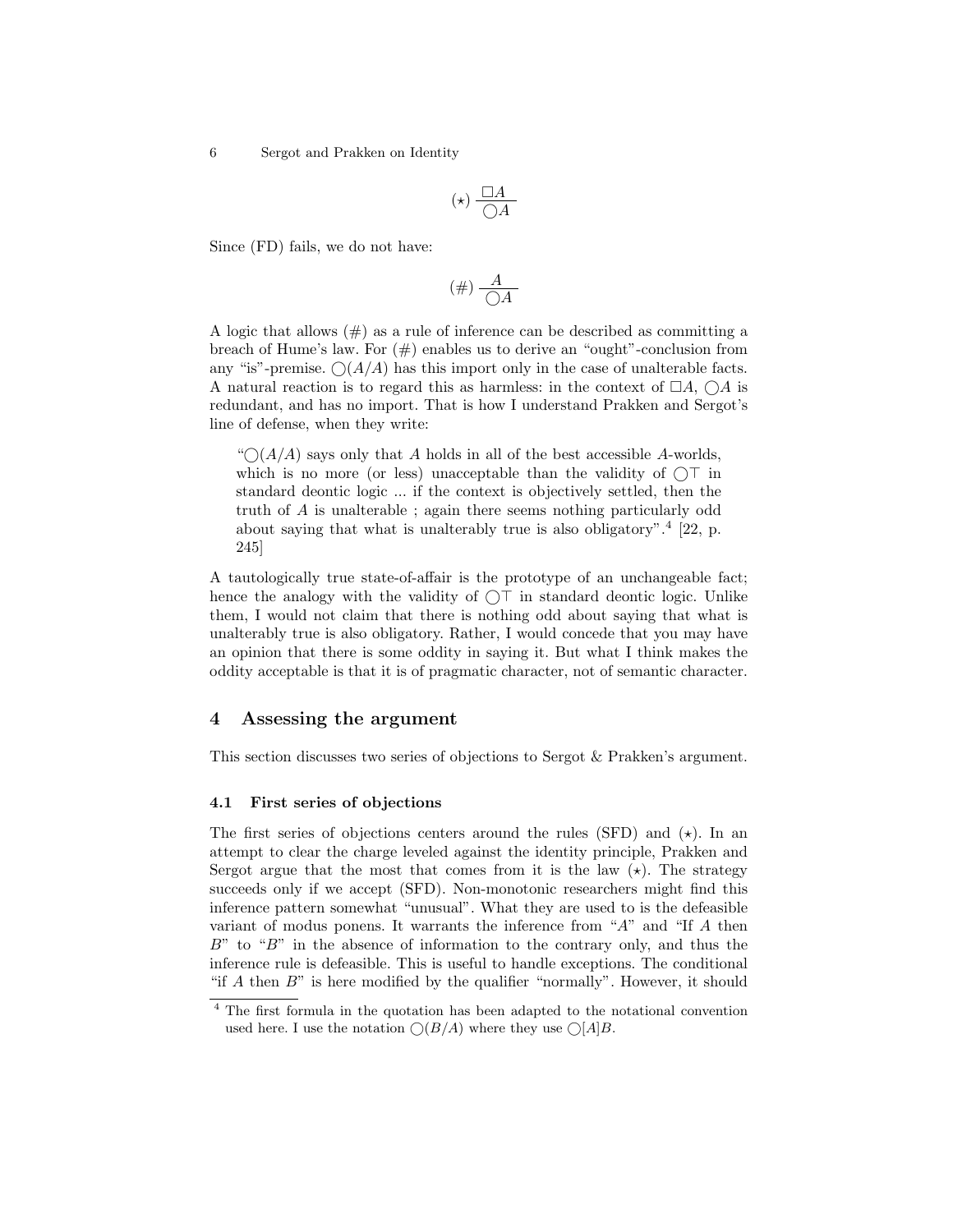be recalled that Prakken and Sergot are primarily concerned with the analysis of contrary-to-duty obligations, which tell us what comes into force when some other obligations are violated. It should also be kept in mind that they (rightly, in my view) take it as crucial not to confuse violation and exception. The primary obligation to pay one's income tax might well leave room for exceptions. But, when such an exception occurs, it makes no sense to say that the obligation is violated. With this in mind, one might find (SFD) easier to understand. It means the following:

"As long as it is possible to avoid violation of a primary obligation  $\bigcirc \neg A$ a CTD obligation  $\bigcirc (B/A)$  remains restricted to the context [and cannot be deconditionalized, it is only if the violation of  $\bigcap \neg A$  is unavoidable, if  $\Box A$  holds, that the CTD obligation comes into full effect, pertains to the context  $\top$ ". [22, p. 241]

Still, the question of whether (SFD) is a reasonable inference pattern is a contentious issue. Jones and Carmo make the following objection:

"if  $\Box A$  holds, then  $\bigcirc A$  holds, and thus – since the  $(D)$ -schema is valid in their system  $-\neg \bigcirc \neg A$  holds. That is, going back to the dog-andsign scenario, one could detach the obligation to put up a sign only in circumstances in which there was no longer an obligation not to have a dog." [6, p.338]

The dog-and-sign scenario, to which reference is made here, involves the following three norms: there should be no dog; if there is no dog, there should be no warning sign; if there is a dog, there should be a warning sign. These are rendered as  $\bigcirc \neg d$ ,  $\bigcirc (\neg s/\neg d)$  and  $\bigcirc (s/d)$ , respectively. Carmo and Jones point out that, for  $\bigcirc s$  to be detached from the third, not only  $\Box d$  must hold, but also  $\neg \bigcirc \neg d$ . Hence, the price we pay for keeping the identity principle is that, once violated, a primary obligation (here, the prohibition of A, having a dog) ceases to be in force. However, the objection can be countered. For Sergot and Prakken may reply that this is precisely their point: the state of affairs A is unavoidable. There is some oddity in saying that A is no longer forbidden, but again this is harmless.

Foreseeing a reply along these lines, Jones and Carmo make a second move:

"The notion of 'settledness' Prakken and Sergot employ is peculiar, at least with respect to its relation to the concept of obligation. How can that which is settled, unalterable, be obligatory? Surely that which is genuinely obligatory must be violable! Here again is a basic point of contrast between our approach and that of Prakken and Sergot." [6, ibidem]

Here Carmo and Jones give us to understand that  $(\star)$  must be rejected, because it is incompatible with the seemingly plausible idea that an obligation is violable. The argument can be countered again. To the question of whether the two are incompatible, I say "yes" and "no". I say "yes", because one cannot adopt  $(\star)$ along with the law (where  $\Diamond =$ possibly)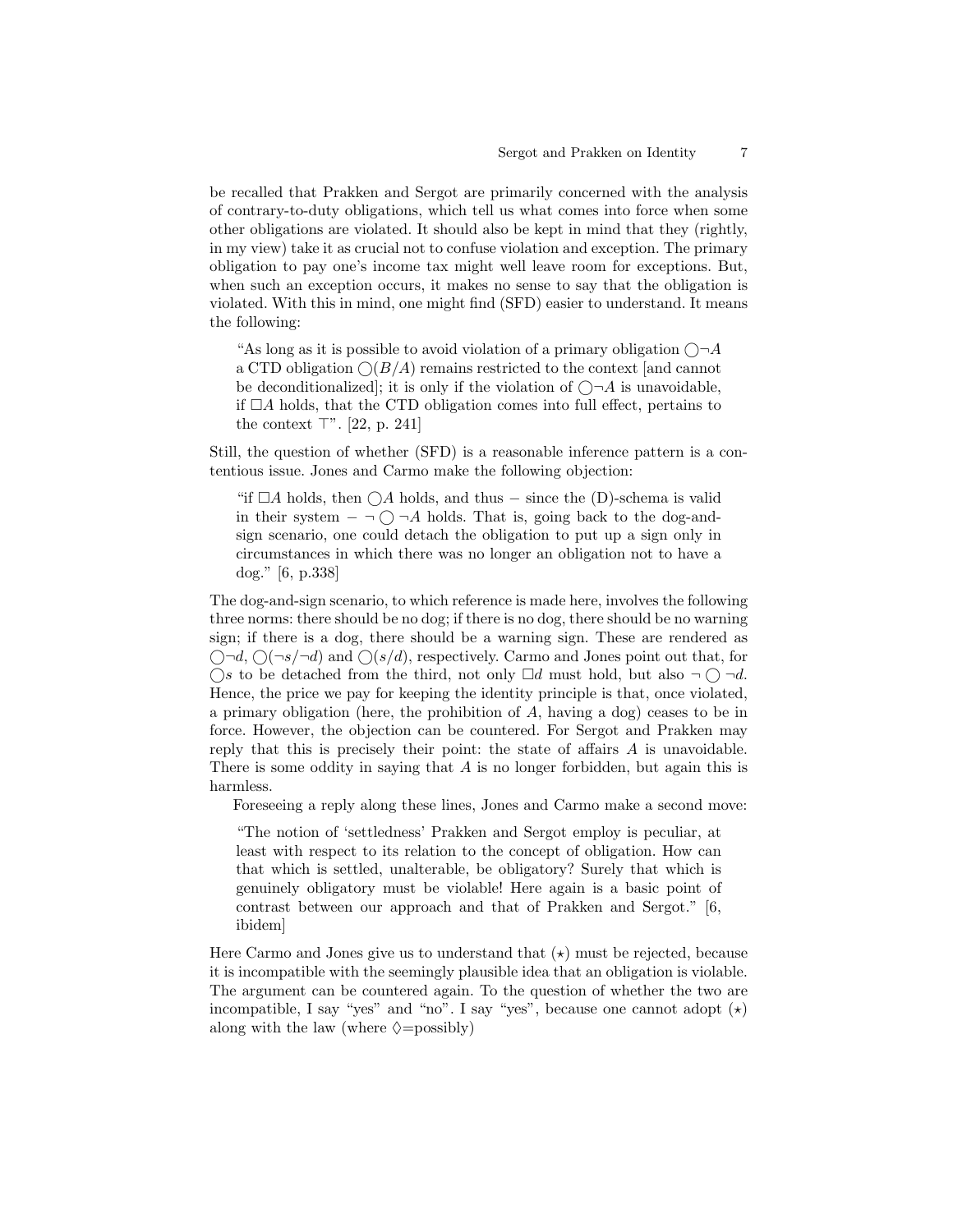$$
(\star\star)\ \frac{\bigcirc A}{\Diamond \neg A}
$$

 $(\star \star)$  says that "ought" entails "possibly not" in the sense of physical possibility. For, putting  $(\star)$  and  $(\star \star)$  together we arrive at the absurdity that, if A is settled as true, then it is not settled as true:

| $1. \sqcup A$        | Assumption            |
|----------------------|-----------------------|
| $2. \bigcirc A$      | 1, by $(\star)$       |
| $3. \Diamond \neg A$ | 2, by $(\star \star)$ |
| 4. $\neg \Box A$     | 3, by duality         |

But I say "no", because one might still reply that  $(\star \star)$  must be viewed as a conversational implicature (in the sense of Grice [12]) rather than a logical inference. A fully worked out theory of conversational implicatures like that of Gazdar [10] can be used to substantiate this claim further. If  $(\star)$  holds, then  $\Box$ and  $\cap$  form what Gazdar calls a "scale",  $\langle \Box, \bigcap \rangle$ . Under his account, to assert the weaker element,  $\bigcap A$ , conversationally implicates that (the speaker knows that) the stronger does not hold,  $\neg \Box A$ <sup>5</sup> Thus, "ought" does not logically entail "possibly not", but instead conversationally implicates it.<sup>6</sup> Earlier I mentioned the semantics-pragmatics distinction to explain away the oddity of saying that what is unalterably true is also obligatory. I am fine with the idea of invoking pragmatic considerations for corrective purposes, like in the old days. I am fine with it, especially if a relatively well-accepted pragmatic theory can back you up by predicting the peculiar phenomenon you are concerned with.

#### 4.2 Second series of objections

The second series of objections centers around the equivalence  $\bigcap A \leftrightarrow \bigcap (A/\top)$ . Sergot & Prakken's argument has it as premise. The equivalence is involved in (SFD). This is the traditional way to define the unconditional obligation operator in terms of the conditional obligation one. As Makinson [18] observes, this definition amounts to saying that  $A$  is obligatory if it is so under zero information about the world. He calls this the minimal definition of "ought". However, there are alternative ways to define the unconditional obligation operator in terms of the conditional one. It is natural to ask if Sergot & Prakken's argument still goes through if such an alternative definition is used. This section is devoted to answering this question.

Objection based on the actual world account Von Wright [27] takes  $\bigcirc A$ as an abbreviation for  $\bigcirc (A/\sigma)$ , where  $\sigma$  is a propositional constant standing for the actual world. I shall refer to it as the actual world definition of "ought". Such

 $\frac{5}{6}$  A good exposition of Gazdar's theory can be found in Levinson [15].

<sup>6</sup> Sinnot-Amstrong [25] makes a similar point concerning the relationship between "ought" and "can".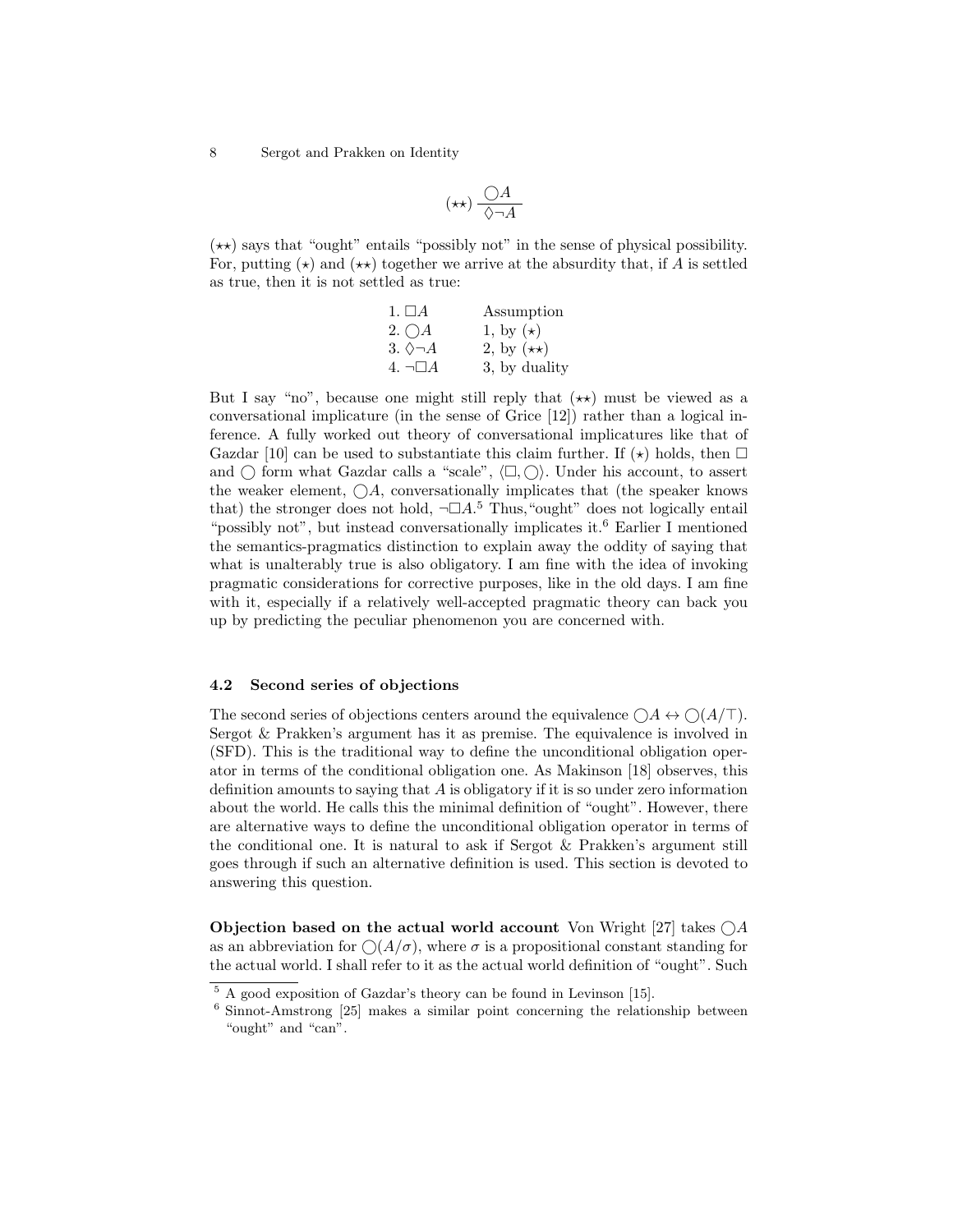a definition is implemented within a Hansson-type semantics by Alchourrón  $[1]$ . A model M is as before, but (like in Kripke's formulation of modal logic) its universe W comes supplemented with a distinguished actual world " $\star$ ", such that  $\star$  is the only world where  $\sigma$  holds:

(2)  $[\sigma]_M = {\star}$ 

And a formula is defined as valid in a model M if it is true at the model's actual world  $\star$ . On the proof-theoretical side, the characteristic rule of  $\sigma$  is Meredith's  $\text{law}$  7

$$
\frac{A}{\Box(\sigma \to A)}
$$

On the other hand Hansson's logic has the rule known as "weakening the consequent":

$$
(\text{WC}) \ \frac{\bigcirc (B/A)}{\bigcirc (C/A)} \ \frac{\Box(B \to C)}{\bigcirc
$$

It is not difficult to see that, given identity, a breach of Hume's law immediately follows:

| 1. A                            | Assumption                                  |
|---------------------------------|---------------------------------------------|
| $2. \Box(\sigma \rightarrow A)$ | 1, by Meredith's law                        |
| $3. \bigcirc (A/\sigma)$        | 2, by $\bigcirc$ ( $\sigma/\sigma$ ) and WC |
| 4. OA                           | 3, by definition                            |

Thus, at first sight, it would seem that Sergot & Prakken's argument does not go through if the actual world definition is used: the logic allows  $(\#)$  as an inference rule, and the identity principle is clearly involved in this.

In my view, this objection does not stand up to close scrutiny. For there exist some independent reasons against the actual world proposal. It may be argued that the definition remains too strong in itself. It corresponds to what Makinson calls the "maximal" [18] notion of unconditional obligation. As opposed to the minimal notion, which puts A obligatory under zero information about the world, the maximal notion puts A as obligatory under complete information about the word. In the notation " $\bigcirc (A/\sigma)$ ", the antecedent  $\sigma$  can be viewed as the conjunction of all boolean formulas presently true. Hence the validation of Meredith's law.

This leads to another "incongruity". It is that, under the proposed account, the move from  $\bigcirc$  A to A is also warranted so that the unconditional obligation operator in fact collapses. This can be verified directly, by semantic methods. Assume  $\bigcirc A$  holds at the actual world  $\star$ . By (1) max $\bigcirc$  ([ $\sigma$ ])  $\subseteq$  [A]. By (2), the definition of max and reflexivity of  $\succeq$ ,  $\{\star\} = [\sigma] \subseteq \max_{\succ}([\sigma])$ . Putting the two together, we get the result  $\{\star\} \subseteq [A]$ , which suffices for A to be true at  $\star$ . This makes the proposal all the more suspect to me.

<sup>7</sup> The rule is named after Meredith, who sees it as the most salient feature of the Wittgensteinian notion of "world" in the sense of "everything that is the case" (see [19]).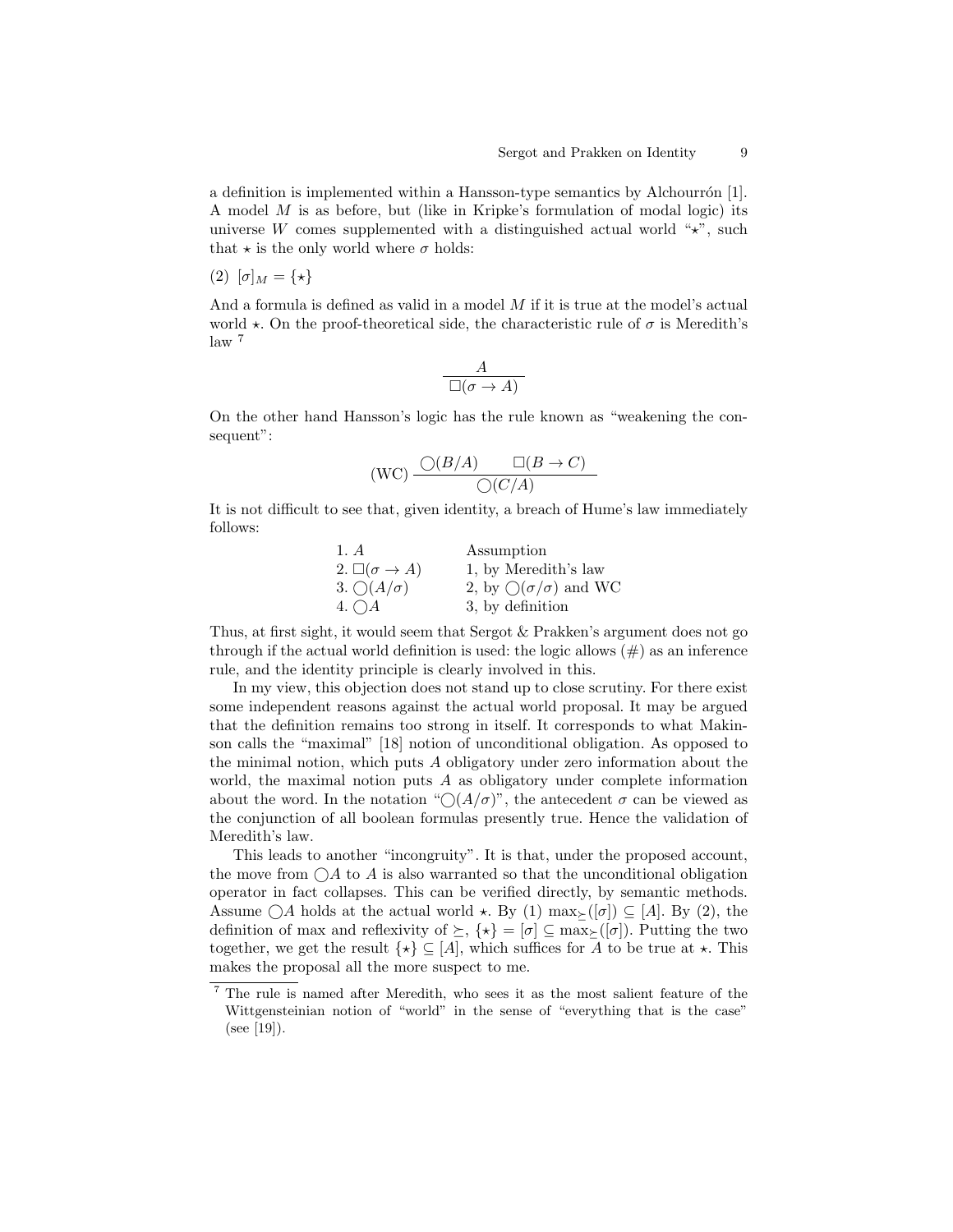Objection based on the existential account Makinson [18] mentions the possibility of defining an intermediate notion of unconditional obligation, which would put A as obligatory under current information about the world. He adds he is not aware of any formal accounts in the literature despite its evident importance. I believe one is available. A weaker definition is proposed by  $\tilde{A}$ qvist [3]. His point of departure is the approach to propositional quantification in modal logic presented by Fine [9]. The Hansson/Lewis account of conditional obligation is combined with the latter approach, and  $\bigcirc A$  is defined as an abbreviation for  $\exists p \ (p \wedge \bigcirc (A/p))$ . For ease of exposition, I will present the simplified version of the resulting framework given by Bombosch [5], who chooses not to make the propositional quantifiers part of the object-language. To help with cross reference, I shall call this the existential account of "ought". On the semantic side, a model becomes a quadruplet  $M = (W, P, \succeq, \iota)$ , where  $W, \succeq$ , and  $\iota$  are as before, and P is a nonempty subset of  $\mathcal{P}(W)$ . P should be considered as the set of propositions or states-of-affairs. The assumption is, then, made that

(3)  $[A]_M \in P$  for every formula A

The evaluation rule for the unconditional obligation operator runs:

 $M, w \models \bigcirc A \Leftrightarrow$  there is some state of affairs  $X \in P$ , such that  $w \in X$  and  $\max_{\succ} (X) \subseteq [A]_M$ 

It is not difficult to show that the rule of detachment is now available in its factual form, (FD). For suppose  $\bigcirc(B/A)$  and A both hold at w. From the first,  $\max_{\succ}([A]_M) \subseteq [B]_M$ . By (3),  $[A]_M \in P$ . Since  $w \in [A]_M$ , one might appeal to the evaluation rule for  $\bigcirc$  to conclude that  $\bigcirc B$  holds at w.

A new objection to Sergot & Prakken's argument can now be made. It looks as though their argument does not go through if the existential account is used. For the reason explained in Section 3, given (FD) the logic warrants the inference from A to  $\bigcirc$ A, and the identity principle is clearly involved in this.<sup>8</sup>

The objection can be countered again. I believe that there are independent reasons to be uneasy with the existential account as it stands. Basically I have a concern about how the account handles the usual CTDs scenarios, like the dogand-sign scenario mentioned above.<sup>9</sup> The logical representation of the scenario is  $\{\bigcap \neg d, \bigcap (\neg s/\neg d), \bigcap (s/d), d\}$ . Figure 1 shows a typical model of this premises set.

<sup>&</sup>lt;sup>8</sup> The fact that, given an arbitrary formula  $A, A \rightarrow \bigcirc A$  is a valid statement, is pointed out by Bombosch [5, p. 157] too.

 $9$  This issue is not the prime focus of Åqvist in [3]. There he is mainly concerned with giving an account of so-called prima facie obligations. A prima facie obligation is an obligation that is binding all other things being equal, that is, unless it is overridden by another obligation. For a review and discussion of the state of the art on this topic, the reader is referred to Goble [11].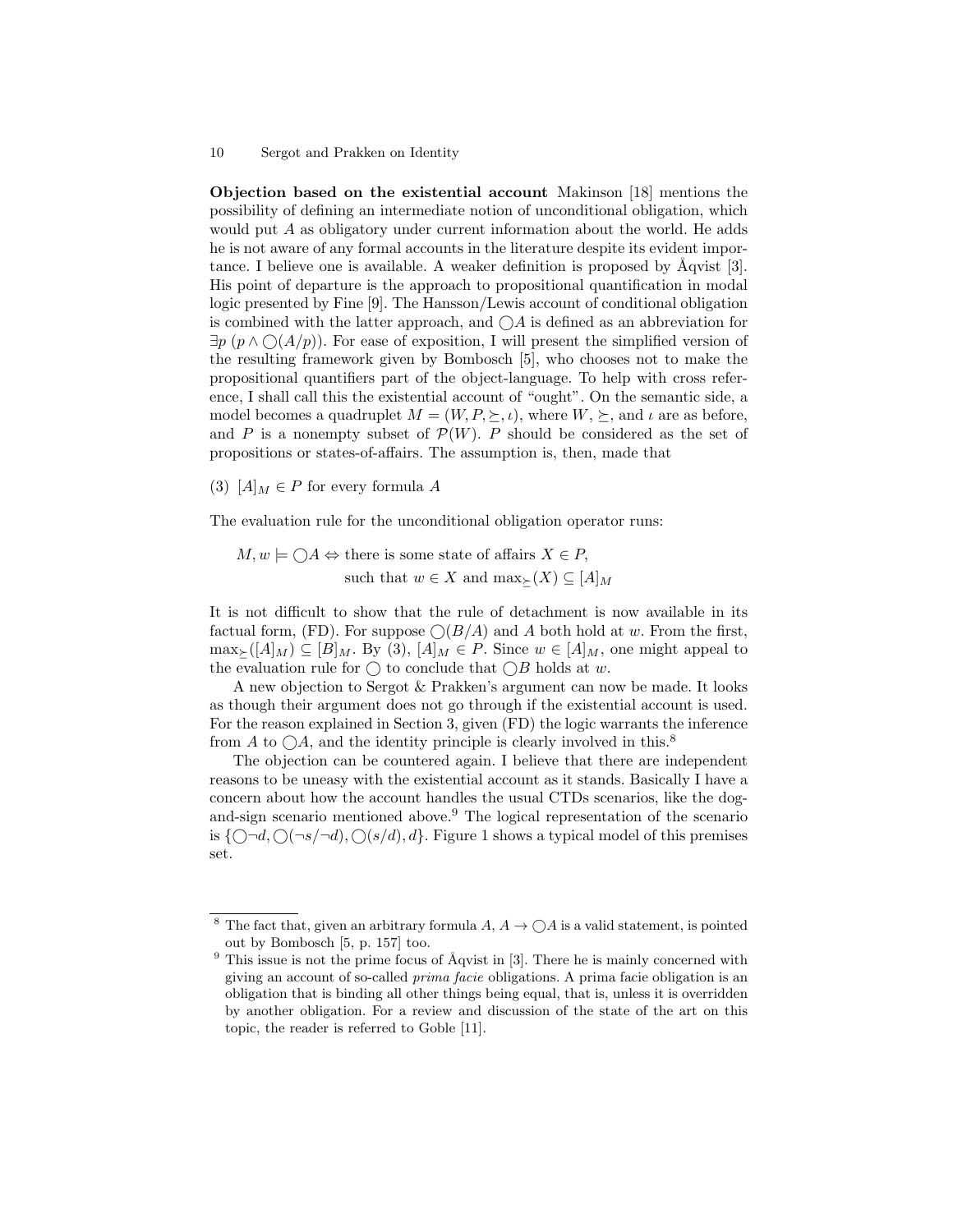

Fig. 1. Dog-and-sign scenario

Some suitably chosen propositional letter  $c$  is used. Intuitively,  $c$  denotes the relevant circumstances that make the obligations apply: I rent a given flat, the landlord does not want dogs because he fears that he may be financially responsible for damage or injury caused by the dog, etc. It is assumed that the actual world is  $w_3$ , and that  $P = \mathcal{P}(W) - \emptyset$ . d holds in  $w_3$ , and so does  $\bigcirc \neg d$ . This is because c holds at  $w_3$ , and the best c-world makes d false.  $\bigcirc (\neg s/\neg d)$ and  $\bigcirc(s/d)$  also hold at  $w_3$ , because the best  $\neg d$ -world makes s false, and the best d-world makes s true. This shows that all the sentences in the premises set are satisfied.

It is instructive to see what other obligations are made true.  $\bigcap s$  holds at  $w_3$ . This is because  $c \wedge d$  holds at  $w_3$ , and the best  $c \wedge d$ -world makes s true. But  $\bigcirc\neg s$  also holds at  $w_3,$  because e.g.  $c$  holds at  $w_3,$  and the best  $c\text{-world makes }s$ false.

In this example, the obligations  $\bigcirc s$  and  $\bigcirc \neg s$  both hold in  $w_3$ . Intuitively, the second obligation looks counter-intuitive. Thus, the existential account overgenerates certain unconditional obligations. It makes an ATD obligation detachable in a violation context even though it looks as though it should not be made so. The account fails in this regard, and this can be viewed as a shortcoming. For this reason, I do not believe that (in its current form) the latter account can be used to undermine Sergot & Prakken argument.

## 5 Conclusion

In the end, I fully endorse the views held by Sergot and Prakken on the import of the identity principle for conditional obligation,  $\bigcirc (A/A)$ , within a preferencebased semantics. The key point is to understand and appreciate what unconditional obligations the principle allows us to detach, and from what premises.

A closer look reveals that the logic does not license the move from A to  $\bigcirc A$ , which would clearly be undesirable. For this would amount to committing a breach of Hume's law: no 'ought' from 'is'. Such a breach would be inescapable in the presence of additional laws, which link the conditional obligation operator to the unconditional one. These additional laws are not part of the account, and for good reasons.

An even closer look reveals that the most that is licensed is the move from  $\Box A$  to  $\bigcirc$  A. Such a move is harmless, because the agent cannot change the truth of A. This inference pattern remains compatible with the idea that obligations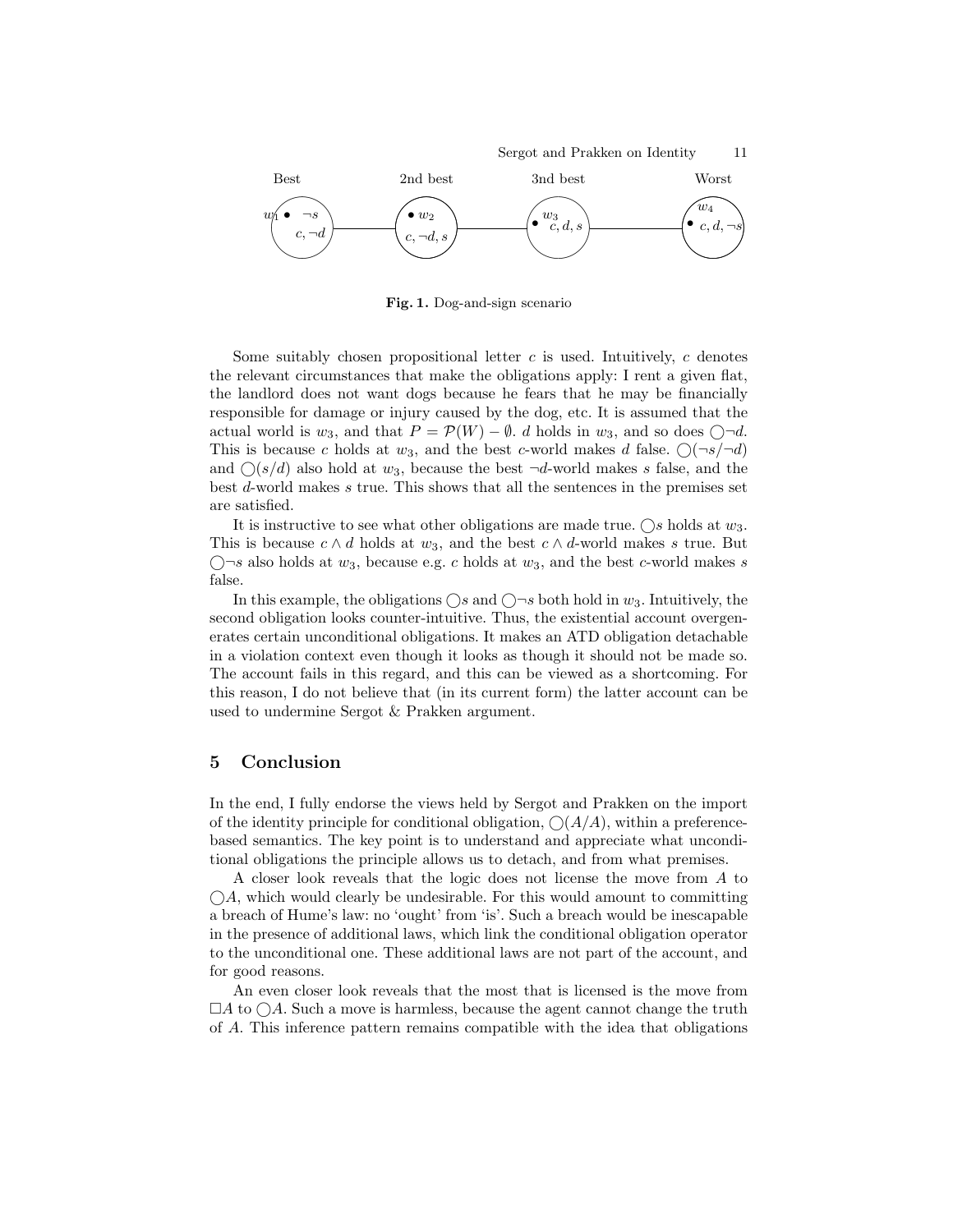are essentially violable entities. An existing pragmatic theory like Gazdar's one can be used to explain it. Under this account, to assert "it ought to be that A" conversationally implicates that the agent knows that the obligation can be violated.

# 6 Afterword

Marek Sergot has contributed greatly to our understanding of the key issues in deontic reasoning. He spent considerable effort on making the intricacies surrounding the problem of reasoning about norm violation (the CTD problem, for short) clearer to us. It is nearly impossible to summarize his contributions to the subject in a few words but here are some highlights. His most cited publications on CTDs are two joined papers with Henry Prakken, [21] and [22]. There they compile a set of benchmark examples − some were drawn from previous literature and some they invented themselves − against which a satisfactory account of CTDs should be assessed. They argue that the Hansson/Lewis approach based on an ordering of possible worlds, in terms of relative goodness, fares better than other approaches available from literature. They also pinpoint some shortcomings of the account, and offer a remedy for them. The basic idea is to give a special status to designated explicit obligations in the premises set. These developments are powerful, but remain tangential to the main thrust of the present paper, and have no bearing on its conclusions. This is why they have been put to one side.

Acknowledgments. I wish to thank three anonymous referees for helpful comments.

# References

- 1. C. Alchourr´on. Philosophical foundations of deontic logic and the logic of defeasible conditionals. In J.J. Meyer and R.J. Wieringa, editors, Deontic Logic in Computer Science, pages 43–84. Wiley and Sons, New York, 1993.
- 2. C. Alchourrón. Defeasible logic: Demarcation and affinities. In G. Crosso, L. Fariñas del Cerro, and A. Herzig, editors, Conditionals and Artificial Intelligence, pages 67–102. Clarendon Press, Oxford, 1994.
- 3. L. Åqvist. Prima facie obligations in deontic logic: A Chisholmian analysis based on normative preference structures. In Fehige and Wessels [8], pages 135–155.
- 4. P. Boghossian. Knowledge of logic. In P. Boghossian and C. Peacocke, editors, New Essays on the A Priori, pages 229–254. Clarendon Press, Oxford, 2000.
- 5. U. Bombosch. The meaning of 'ought, prima facie' and decision situations: A reply to Aqvist. In Fehige and Wessels [8], pages 152–162.
- 6. J. Carmo and A.J.I. Jones. Deontic logic and contrary-to-duties. In D. M. Gabbay and F. Guenthner, editors, Handbook of Philosophical Logic, volume 8, pages 265– 344. Kluwer Academic Publishers, Dordrecht, Holland, 2nd edition, 2002.